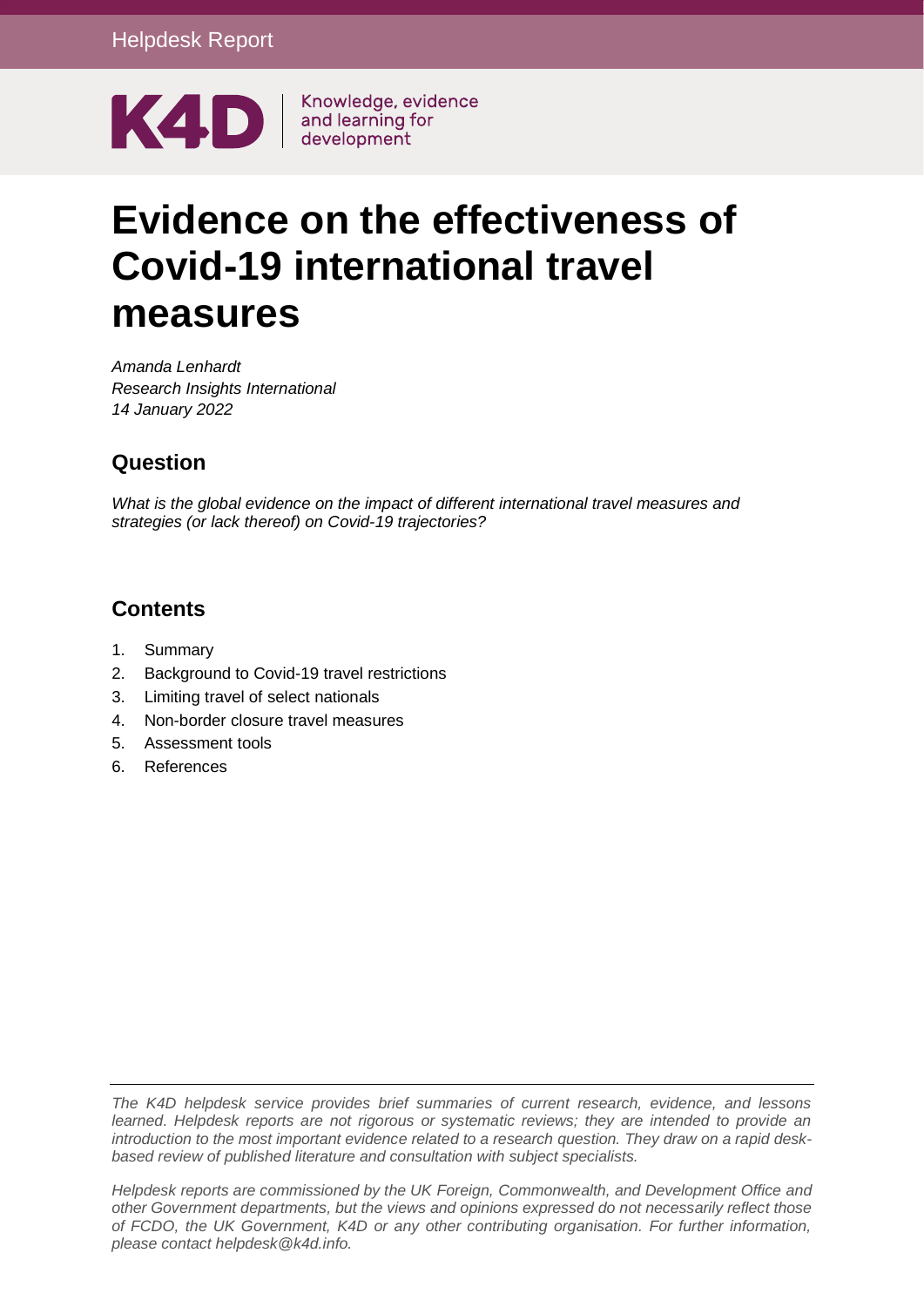# <span id="page-1-0"></span>**1. Summary**

**Evidence on the effectiveness of travel measures to prevent or slow the spread of Covid-19 and guidance on how and when to apply these measures is limited and the results are mixed**. Given the social and economic disruptions that these measures can have, and their potential adverse effects on preventing the spread of the disease, WHO among others have cautioned implementing measures that are not supported by robust evidence (Devi, 2020; Iacus et al., 2020; WHO, 2019; WHO, 2020). Prior to the Covid-19 pandemic there were few reliable studies examining the effects of international travel restrictions on the spread of infectious diseases, and since the outbreak most studies are modelled and geographically limited (Grépin, 2021). There is however an emerging view that some restrictions can be effective in slowing the spread of the disease, though there appears to be near consensus that transmission of the disease cannot be prevented entirely through travel restrictions (Bou-Karroum et al., 2021; Grépin et al., 2021).

**The scope of the search for this report was broad, covering all reported international travel restrictions to contain or slow the spread of Covid-19 and without geographical limitations.** The results are therefore more general than restriction- or country-specific and more targeted studies may be omitted from the search due to these wide search parameters. Section 2 begins with an overview of the types of evidence collected in this area and discusses common approaches to epidemiological measurement and modelling of the effects of travel restrictions on Covid-19 transmission. The next two sections of the report present evidence on (3) border closure measures for selected nationals and (4) non-border closure measures. Section 5 presents two frameworks that have been developed to help determine when to introduce and when to remove travel restrictions.

**There is general agreement across the literature that some form of travel restriction in the early stages of a disease or variant spread can lead to a slowing of the rate of infections in countries yet to be affected.** Variation remains in the evidence on the effectiveness of specific types of interventions, the combination of different interventions, and over what period travel restrictions remain effective in slowing or preventing spread of the virus.

**The majority of studies conducted on travel restrictions adopt a modelling approach, and a systematic review conducted in December 2020 concluded that the quality of observational studies was low to very low** (Bou-Karroum et al., 2021). There is significant variation in the modelling approaches employed across studies, the transparency of these models and the quality of data used to test them.

**Determining the specific effects of different travel measures is difficult as many studies examine the effects of combined measures**. Few studies separate different types of restrictions and much of the modelling on international transmission rates uses data on the movements of people as a proxy for travel restrictions, therefore limiting the ability to observe how measures were implemented except for the timing of measures at different points in the pandemic.

**Limited country-level evidence was identified for this report and few global studies examine contextual factors that might affect the effectiveness of travel restriction measures**. One study (Lai et al., 2020) considers lower-income countries that may have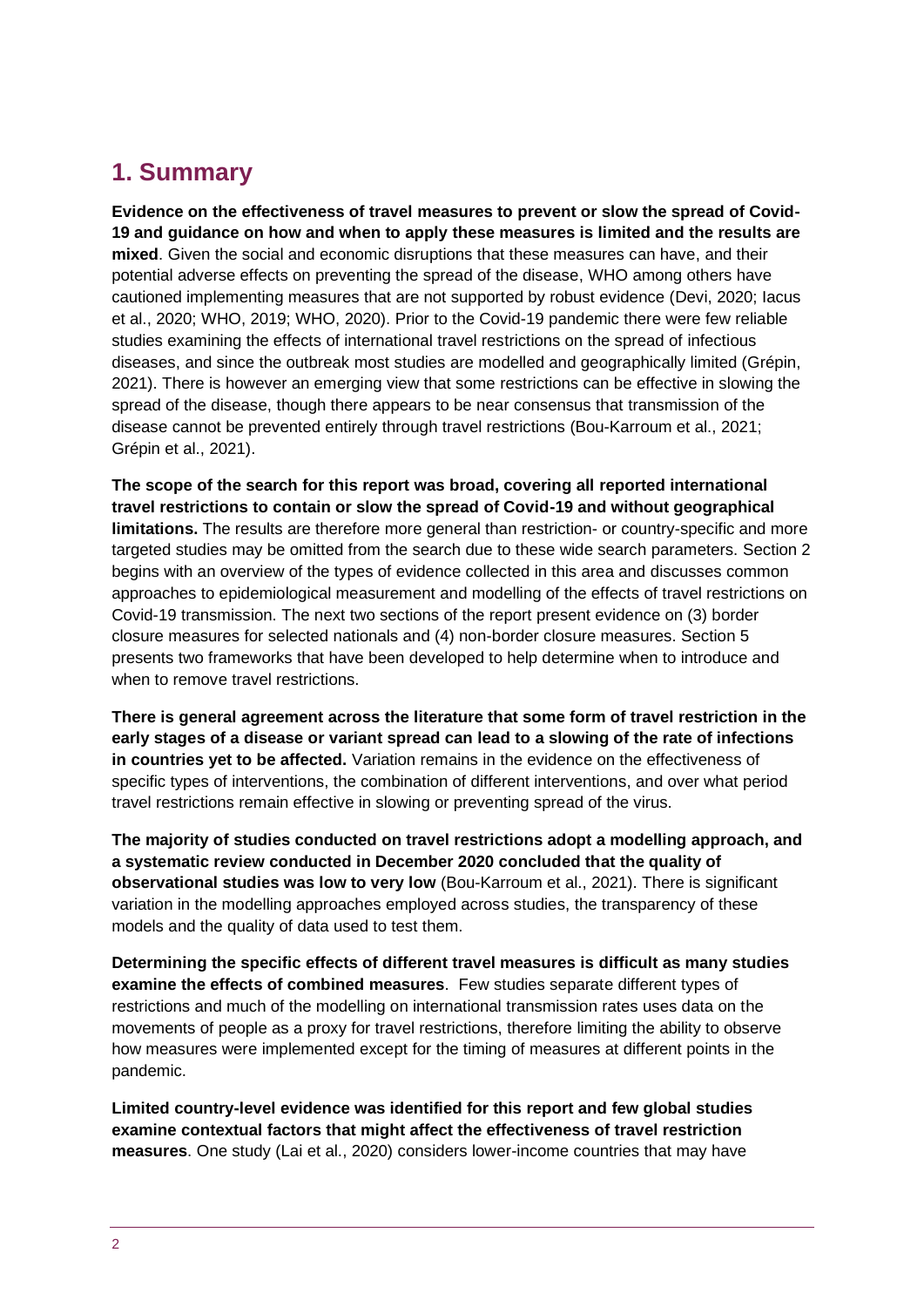uncoordinated measures or limited capacity to enforce domestic containment measures but does not examine these effects in any detail using the model.

**A targeted search for evidence on the effects of travel restrictions on different variants of Covid-19 did not reveal any studies making this distinction**. One study (Quilty et al., forthcoming), has examined the exportation of variant B.1.1.7, otherwise known as the alpha variant, though their modelling approach is 'variant agnostic'. The date of publication for the studies identified for this report suggests neither the Delta nor Omicron variants have been thoroughly examined by modelling or epidemiological studies published to date. Given all models rely on estimated reproduction rates, and no studies were identified using the expected reproduction rate of the Omicron variant (associated with a fivefold reinfection rate compared to the delta variant (Head & van Elsland, 2021)), the results should be interpreted with caution when extrapolating to future travel restrictions.

## <span id="page-2-0"></span>**2. Background to Covid-19 travel restrictions**

**The prevalence of international air travel and the clinical characteristics of Covid-19 – such as the respiratory nature of the disease and frequency of pre-symptomatic infection – are among the factors linked to the rapid global transmission of Covid-19 through air travel** (Daon et al., 2020). Nearly all governments have introduced some form of international travel restriction at various points of the pandemic. "Most countries adopted a total border closure measure in March 2020… Starting August 2020, we observed a relaxation in total border closure measures and a transition to partial border closure (ban arrival from some regions), quarantine and screening of arrivals" (Bou-Karroum et at., 2021, p. 415). As of December 2020, ACAPs identified 618 border closure measures, 528 international flight suspension measures, 431 visa restriction measures, 388 surveillance and monitoring measures, and a range of other travel restrictions (OCHA, 2020). These restrictions have changed over time in response to dynamic infections rates and the introduction of new Covid-19 variants. By 30 November 2021, 30 countries had introduced new international travel restrictions in response to the Omicron variant (Al Jazeera, 2021). Table 1 provides a summary of disease containment-related travel restrictions identified by sources including the United Nations Office for the Coordination of Humanitarian Affairs (OCHA) and World Health Organization (WHO) and other sources reviewed for this report.

**Systematic reviews examining the impact of travel restrictions on past disease outbreaks have found the evidence base in this area to be small and low quality** (Grépin et al., 2021; Ryu et al., 2021). A systematic review by the WHO studying a broad range of travel measures to prevent transmission of influenza found "there is weak evidence, mainly from simulation studies, that travel may only delay the introduction of infections for a short period, and this measure may affect mitigation programmes" (WHO, 2019, p.4). The report finds the evidence on entry and exit screening to be very low and does not recommend this measure due to the "lack of sensitivity of these measures in identifying infected but asymptomatic travellers" (WHO, 2019, p.17). Full border closures are also not recommended except in a "severe pandemic" due to variable effectiveness, while internal travel restrictions are conditionally recommended for a limited period during the early stages of a localised or "extraordinarily severe" pandemic (WHO, 2019, p.18). The clinical features of Covid-19 differ from previous infectious diseases, therefore evidence from earlier pandemics should be treated with caution. These studies may, however, offer insights into the state of evidence in this area more generally.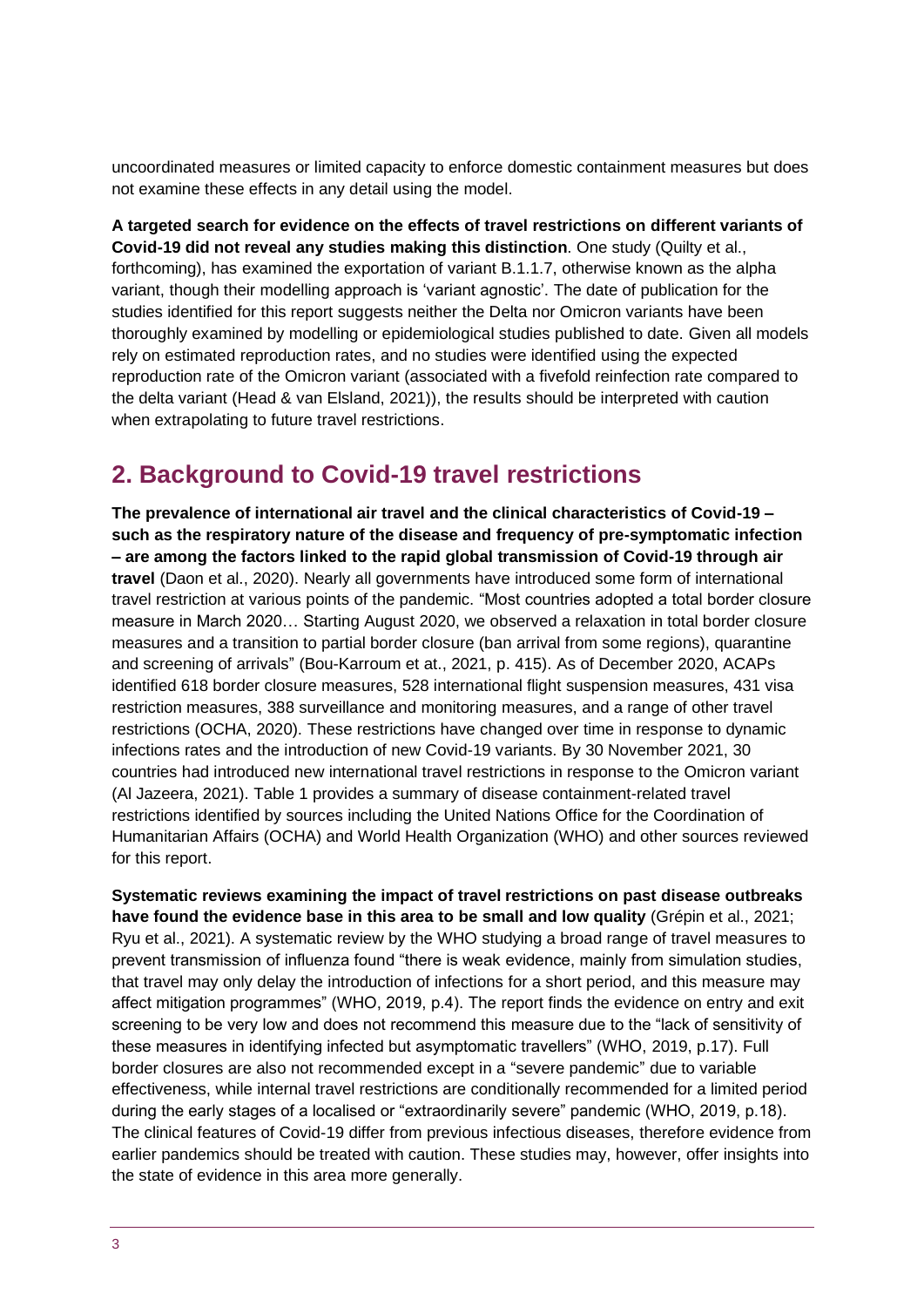Table 1: Travel restrictions adopted to contain Covid-19 infection

| Additional health or other<br>document requirements on arrival | Authorities request a health declaration or<br>doctor's certification to allow entry                               |
|----------------------------------------------------------------|--------------------------------------------------------------------------------------------------------------------|
| <b>Border checks</b>                                           | Travel and Identification checks in land and sea entry<br>points in a country                                      |
| <b>Entry and exit screening</b>                                | Screening travellers for infection at their arrival in and<br>departure from border crossings, ports, and airports |
| <b>Border closure</b>                                          | Closure of land or sea borders with neighbouring<br>countries. Only national residents allowed through.            |
| <b>Complete border closure</b>                                 | Border closure for all, including nationals                                                                        |
| <b>International flight suspension</b>                         | Flights suspended by government authorities                                                                        |
| <b>Visa restrictions</b>                                       | Limiting specific nationality from entering or adding<br>additional visa restrictions                              |
| Quarantine, surveillance, and<br>monitoring                    | Quarantine pre- or post-travel, surveillance via case<br>tracing or monitoring movement.                           |

Source: Author's adaptation of OCHA (2020); WHO (2019)

**Ryu et al.'s (2020) review of the effects of international travel-related measures for pandemic influenza found that travel restrictions could have some effect on delaying the start of local transmission and slowing international spread, while complete border closures were found to prevent importation of the 1918-19 pandemic influenza among South Pacific Islands**. The review did not find any evidence that screening inbound travellers would have a substantial effect on preventing the spread of influenza and no studies of exit screening were identified. The review found a limited evidence base to support these findings, identifying 4 studies on screening interventions during the 2009 influenza pandemic (2 epidemiologic and 2 simulation studies), 10 studies on international travel restrictions (1 epidemiological and 9 simulation studies) and 1 study investigating full border closures among South Pacific Islands (Ryu et al., 2020).

**An earlier systematic review by Mateus et al. (2014) found that travel restrictions delayed the spread of influenza epidemics by one week to two months, reduced the incidence of new cases by less than 3%, but there was no evidence to indicate that the spread of influenza could be prevented**. The authors identified 23 studies examining the effectiveness of internal and international travel restrictions on the containment of influenza, 19 modelled, one time series analysis, two literature reviews and one systematic review (Mateus et al, 2014, p.869). The authors conclude that "the evidence does not support travel restrictions as an isolated intervention for the rapid containment of influenza. Travel restrictions would make an extremely limited contribution to any policy for rapid containment of influenza at source during the first emergence of a pandemic virus" (Mateus et al, 2014, p.868).

**Research on the effects of international travel restrictions on the spread of infectious disease have increased significantly with the outbreak of Covid-19.** An early systematic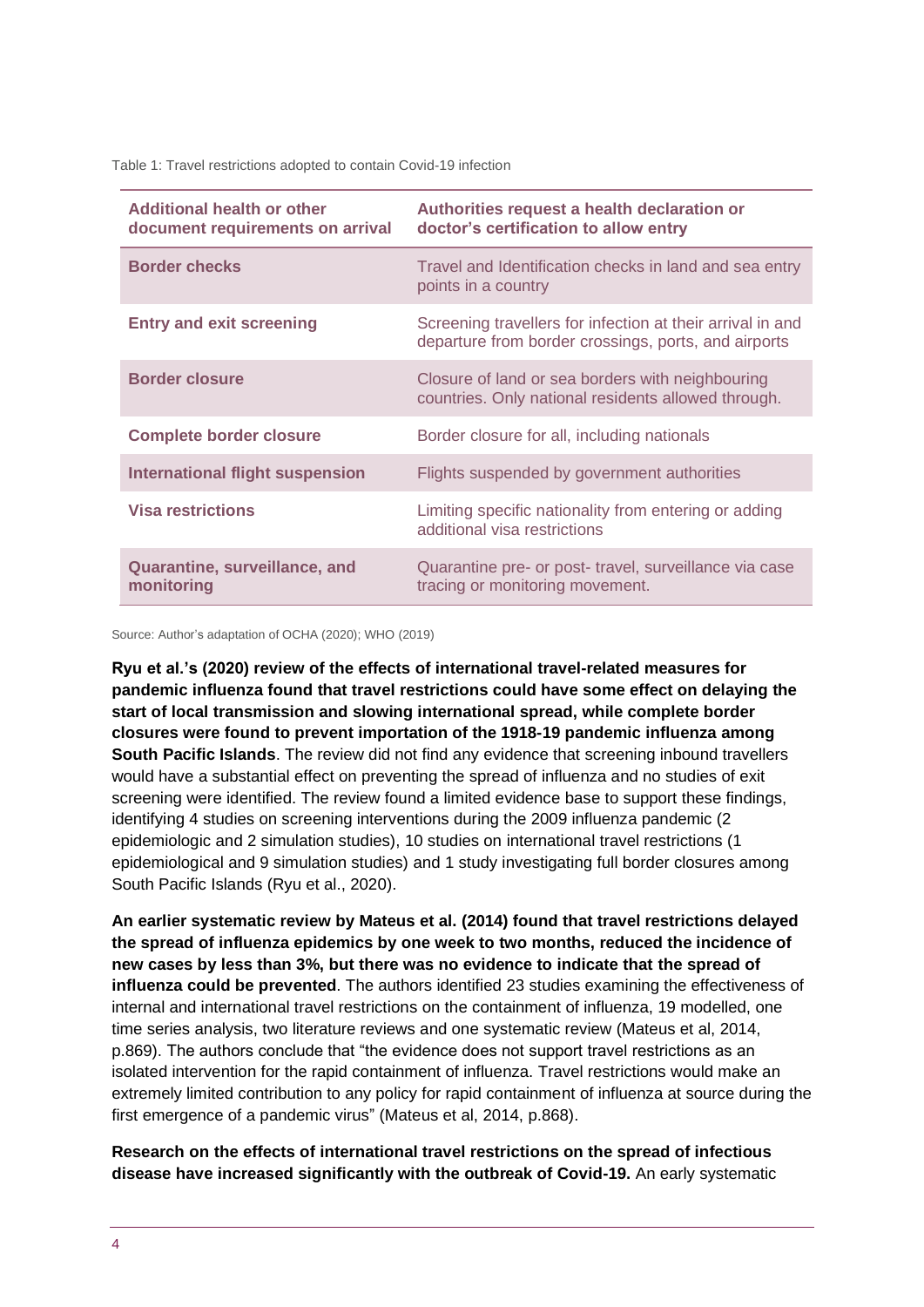review on the effectiveness of travel-related measures to prevent the spread of Covid-19 reprinted or published by 1 June 2020 identified 29 studies, 13 of which investigated international travel measures and one investigated both international and national travel measures (Grépin et al., 2021, p.1). As with earlier research in this area, the majority of studies were modelled (26) and three were observational (Grépin et al., 2021, p.5). The studies were also geographically limited with 17 studying Mainland China, two studying Australia, one each on Japan, India, Hong Kong SAR and the EU, and five were global studies (Grépin et al., 2021, p.5).

## <span id="page-4-0"></span>**3. Limiting travel of select nationals**

**A common strategy employed by governments throughout the Covid-19 pandemic has been to restrict the entry of nationals from countries based on Covid-19 rates in their country of origin.** In February 2020, 59 airlines suspended or limited flights to mainland China and several countries introduced travel restrictions from China (Chinazzi et al., 2020, p.4). Since then, many country rating systems have been developed to limit importations of the disease or new strains of the disease from high prevalence countries. Multiple studies have modelled changes in the spread of Covid-19 due to the initial closure of borders to Chinese nationals and later country-by-country restrictions.

**Using a global epidemic and mobility model (GLEAM) where observational data is combined with a metapopulation network approach to study travel around major transportation hubs, Chinazzi et. al (2020, p.1) found bans on travel from mainland China reduced global importations by nearly 80% until mid-February 2020** (see Figure 1).



Figure 1: Number of infections imported in other countries with high (A), moderate (B) and low (C) transmissibility scenarios.

Source: Chinazzi et. al (2020, p.5) reproduced under CC BY-NC

The authors find, however, that the effect of travel restrictions would reduce over time:

"The model indicates that although the Wuhan travel ban was initially effective at reducing international case importations, the number of imported cases outside mainland China will continue to grow after 2 to 3 weeks. Furthermore, the modelling study shows that additional travel limitations (up to 90% of traffic) have only a modest effect unless paired with public health interventions and behavioral changes that can facilitate a considerable reduction in disease transmissibility (37). The model also indicates that, despite the strong restrictions on travel to and from mainland China since 23 January 2020, many individuals exposed to SARS-CoV-2 have been traveling internationally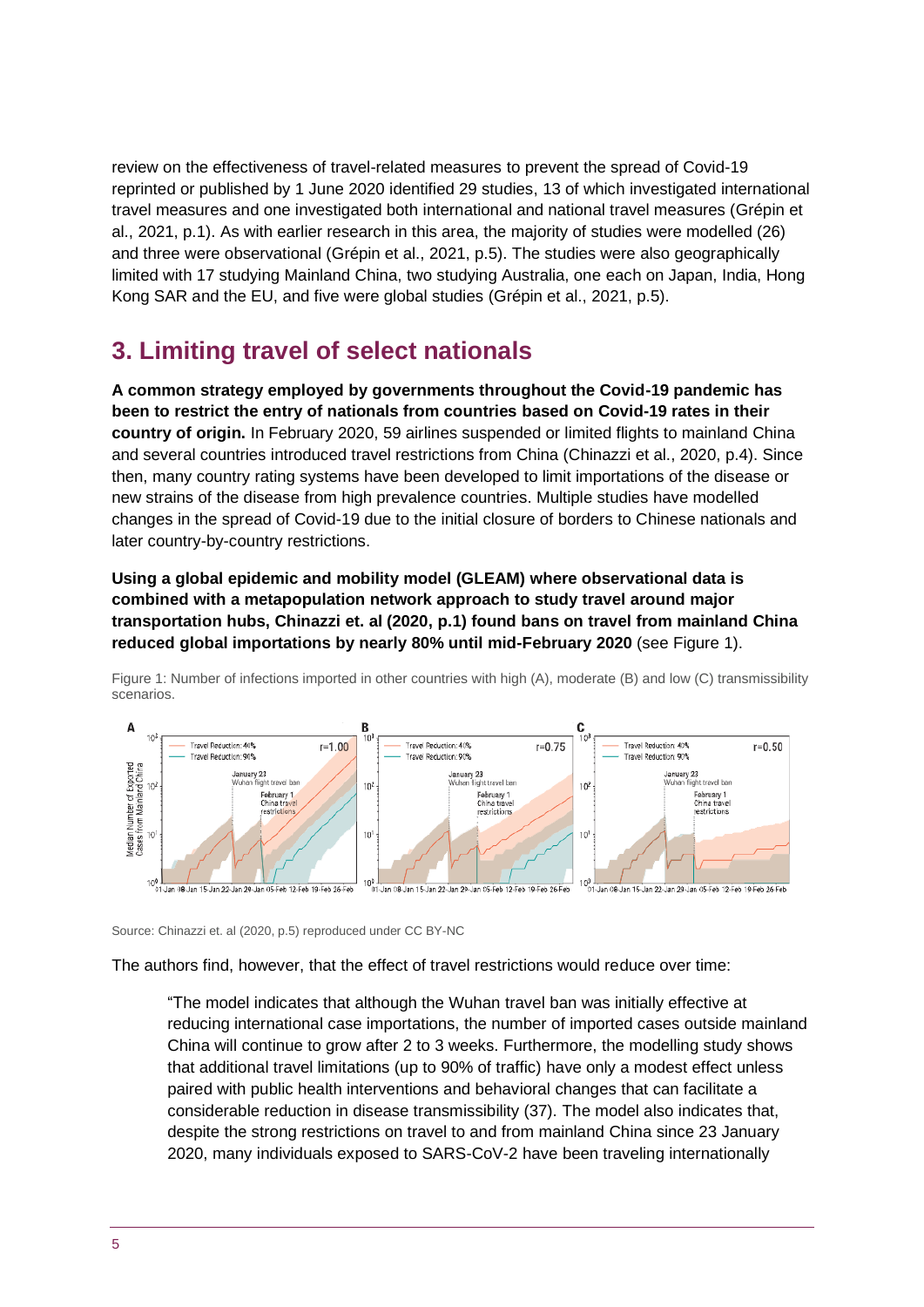without being detected. Moving forward, we expect that travel restrictions to COVID-19 affected areas will have modest effects."

(Chinazzi et al., 2020, p.6)

**Lai et al. (2021) apply the commonly used susceptible-exposed-infectious-removed (SEIR) model to simulate the spread of Covid-19 across 135 countries and territories from 1 December 2019 to 31 December 2020**. The authors use Google's Covid-19 Aggregated Mobility Research Dataset (representing users who have turned on their location history settings) and Baidu's location-based services for mainland China to determine population-level travel patterns and measure the intensity of travel restrictions. They estimate that 448 million infections were prevented in the 135 countries up to 31 May 2020 due to travel and physical distancing interventions and that 983 million infections would have been prevented if the same level of restrictions were to have remained until June 2020 (Lai et al, 2021, p.918). They find that if the restrictions had been implemented one, two, or three weeks earlier that these reductions would have been higher by 67%, 87% and 95% respectively (Lai et al, 2021, p.918). The authors conclude that "multi-nation, aggressive, and continuous measures played a significant role in suppressing and containing the pandemic in the first half of 2020, and likely prevented a large number of cases" (Lai et al., 2021, p.920). They caution, however, that the effectiveness of travel restrictions varies according to the coordination, intensity, and timing of interventions. They argue that "the effects of interventions manifest differently across regions and seasons, especially in regions with uncoordinated interventions and in low-income countries with weak prevention and control capabilities" (Lai et al., 2021, p.920). It should also be noted that the authors do not disaggregate the effects of travel restrictions and other local containment measures, many of which were introduced over this time period.

**Daon et al. (2020) estimate the risk of different regions acting as sources of future Covid-19 outbreaks using a probabilistic branching-process-based approach using air travel data and population density.** The authors also explore the impacts of air travel to regions and countries that are considered vulnerable to sustained future outbreaks of Covid-19: the African region, India and Brazil. Each airport is assigned a risk of initiating an outbreak using population density estimates to adjust reproduction numbers. The authors identify East Asia as the region having the highest risk of acting as a source of future Covid-19 outbreaks. They also find that "outbreaks in India and Brazil are most likely to be seeded by individuals travelling from within those regions. We find that this is also true for less vulnerable regions, such as the United States, Europe, and China. However, outbreaks in Africa due to imported cases are instead most likely to be initiated by passengers travelling from outside the continent" (Daon et al., 2020, p.1).

# <span id="page-5-0"></span>**4. Non-border closure travel measures**

**Many studies on the international transmission of Covid-19 have focused on changes to the volume and origin of travellers, however some have explored measures beyond border closures and flight cancellations**. This section explores evidence on testing and quarantine strategies pre- and post-travel and the use of health questionnaires and self-reporting to minimise the importation of Covid-19 among international arrivals.

**Quilty et al. (forthcoming) combine previously published models estimating disease prevalence and incidence, travel volume, infectivity, and efficacy of testing to determine the effectiveness of pre- and post-travel testing and quarantine measures on arrival**. The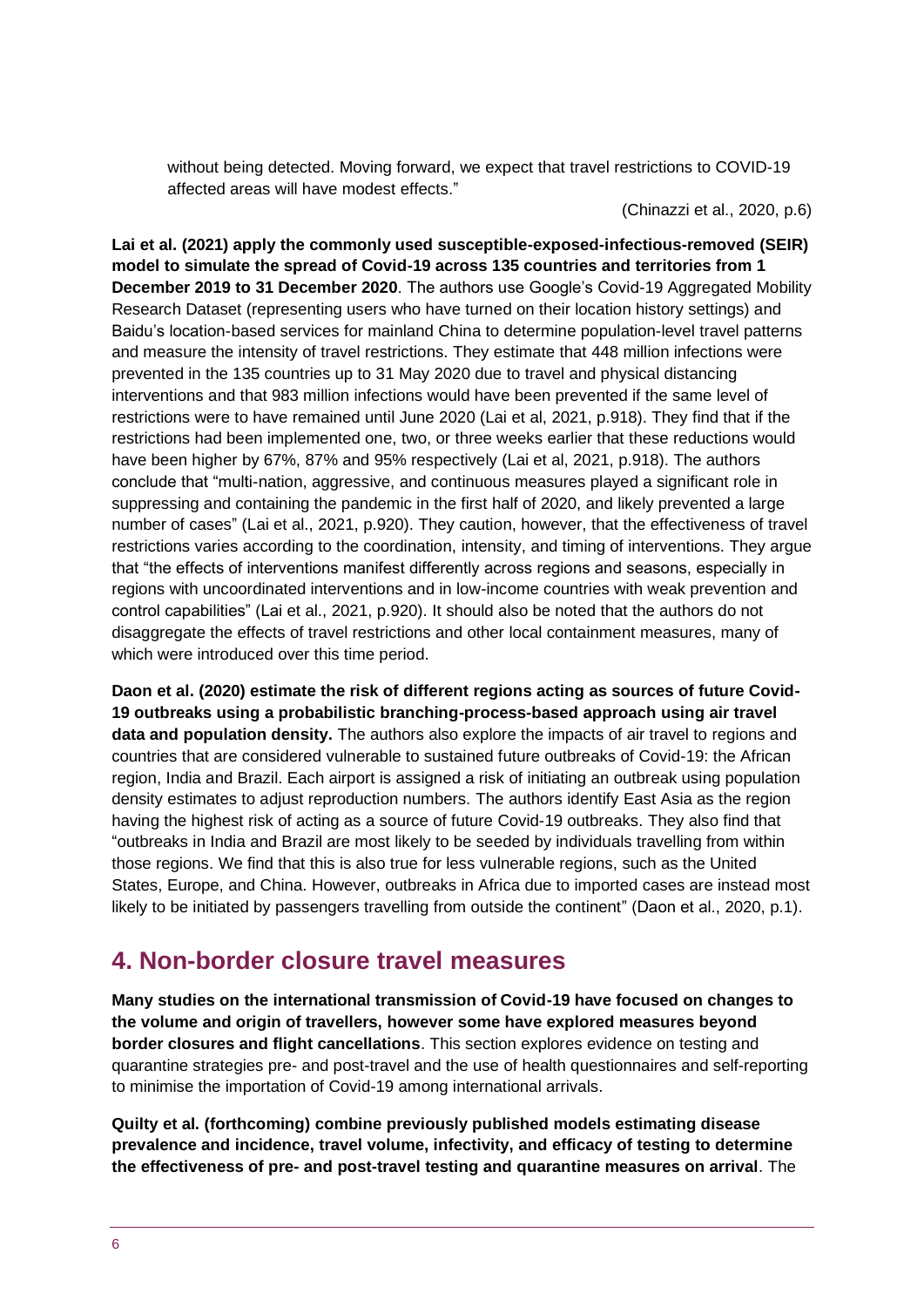authors find that testing at the point of origin before international travel can reduce infectious arrivals by 66% with pre-flight Lateral Flow Tests (LFTs) and 85% with pre-flight Polymerase Chain Reaction (PCR) tests. They also find that LFTs conducted immediately pre-flight are more effective than PCR tests 3 days before departure in decreasing the number of people travelling while infected with Covid-19 (Quilty et al, forthcoming, p.1). Testing after 5 days of quarantine and release with a negative result is found to match or exceed the effectiveness of transmission potential for a 14-day period of quarantine (Quilty et al., forthcoming, p.14). The authors suggest that "combined strategies involving both pre- and post-flight testing such as a pre-flight LFT combined with daily LFTs for 5 days on arrival may prevent most [91%] infectious individuals from flying and avert transmission for those early in the incubation period who may go undetected by a pre-flight test" (Quilty et al., forthcoming, p.14).

**An observational study of the quarantine management system of the Korea Centers for Disease Control and Prevention (KCDC) found that the proportion of Covid-19 cases entering the country decreased steadily following quarantine measures introduced for arrivals from countries with high Covid-19 prevalence** (Quarantine Management Team, COVID-19 National Emergency Response Center. 2020) (see Figure 2). It should be noted, however, that the methodology for this study is not clearly stated and the explicit links to quarantine are not clear. Further examination of Covid-19 containment measures adopted by the Republic of Korea may offer additional insights as the country's policies have been found to be among the most effective in containing the spread of Covid-19 (Kim et al., 2021).



Figure 2: Covid-19 Prevalence in the Republic of Korea and importations reported by country

Source: Quarantine Management Team, COVID-19 National Emergency Response Center. 2020, p.136 reproduced under CC-BY-NC-ND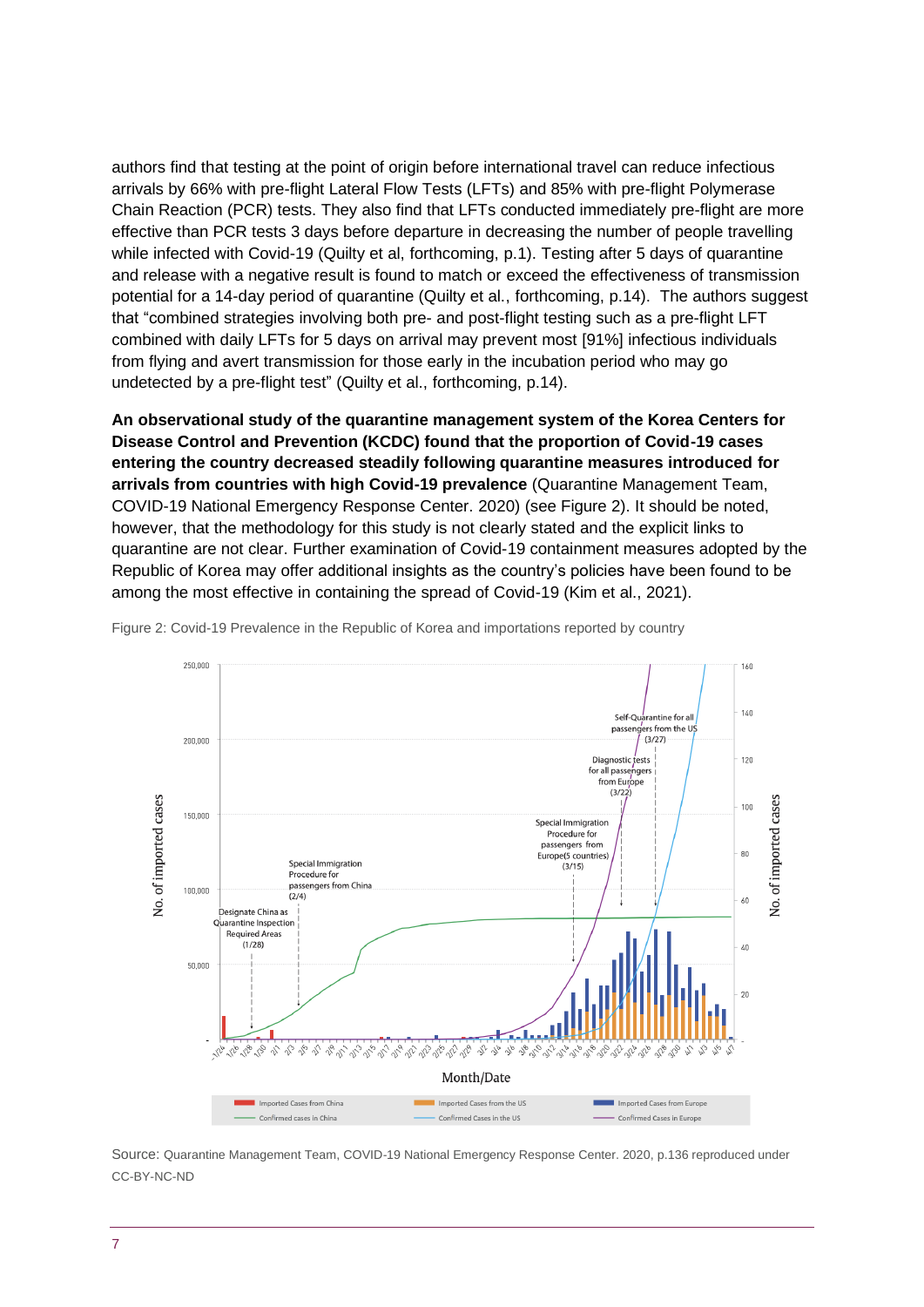**Wells et al. (2020, p.7506) estimate the impact of quarantine following contact tracing at the point of origin on the likelihood Covid-19 transmission following international travel.** They find that the effect of contact tracing depends on the speed at which cases are identified through contract tracing, with a 24.7% reduction in the likelihood of a person travelling while infected if traced within 5 days after exposure and 5.3% if traced 10 days after exposure. The authors conclude that "rapid contact tracing is essential both within the epicentre and at importation sites to limit… [international] transmission" (Wells et al., 2020, p.7504). Quilty et al. (forthcoming) also examine the effects of isolation at the point of symptom onset and find that the likelihood of travel could be reduced by 45% (p.14).

**Quilty et al. (2020) model the proportion of infected travellers who would be detected by exit and entry screening and find that 44% of infected travellers would be detected by exit screening and 9% would be detected by entry screening, with effectiveness largely dependent on the effectiveness of the screening in place**. The authors caution, however, that their modelling is based on early Covid-19 research and assumptions from past pandemics, while the proportion of asymptomatic cases (now known to be higher than earlier infectious diseases studied) could significantly affect the effectiveness of screening. In a similar study, Wells et al. (2020, pp.7505-7506) estimate that health questionnaires for self-identification at airports inquiring about any exposure at least a week prior to arrival could catch 95% of cases in the incubation period. This study was also conducted early in the Covid-19 pandemic.

### <span id="page-7-0"></span>**5. Assessment tools**

**Two studies identified for this report offered assessment tools that could be used as decision-making processes related to travel restrictions to mitigate the spread of Covid-19**. The first (Figure 3) offers a schematic outlining the relationship between critical factors that could affect Covid-19 transmission through international travel. Chen et al.'s (2021) SEIR model framework integrates country entry restrictions, travel quarantine and domestic containment measures and indicates parametric variations that can be used to predict the impact of travel restrictions under different scenarios of pandemic status (Chen et al., 2021, p.2).

**A second model presented by Leung et al. (2021) proposes an assessment framework to determine how countries might ease travel restrictions once they've been put in place.** The authors use an age-structured susceptible-infectious-removed model of Covid-19 transmission parametrised with country-specific age demographics and contact patterns. The resultant "risk assessment and decision tool" is suggested to operationalise the easing of travel restriction measures through the following three steps<sup>1</sup>:

- Compile a list of eligible origin countries requiring vaccine uptake among travellers to be large enough that the expected prevalence of Covid-19 will be below the local rate or at a specified risk level.
- Create a decision criterion designed to keep the expected force of infection by inbound travellers below a specified threshold to specify the travel volume and corresponding

<sup>1</sup> Calculations for the estimates suggested in these steps can be found in the supplementary annex accompanying the article.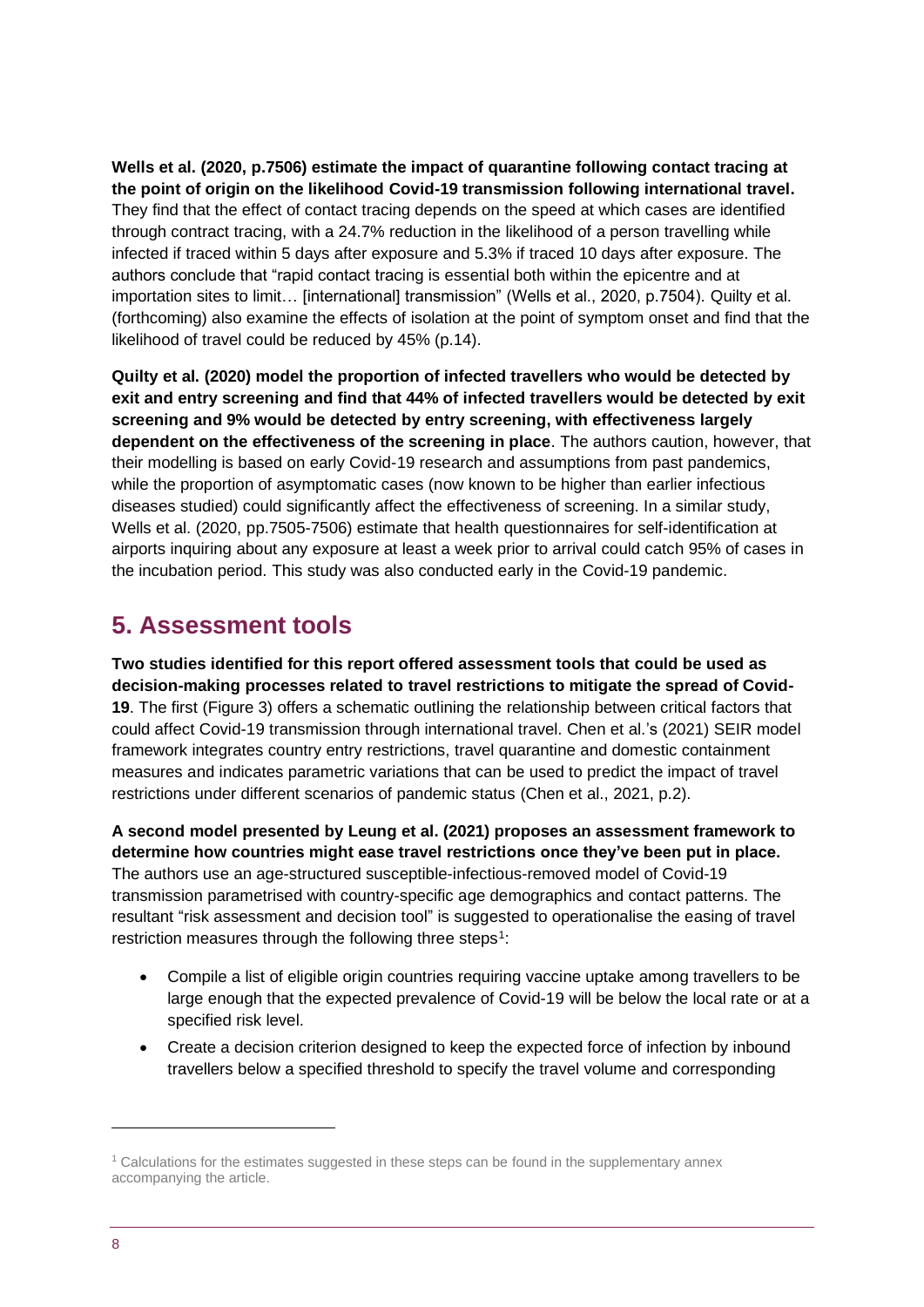minimum vaccine coverage among travellers (see appendix to the paper for suggested calculations of this criterion)

• Continuously monitor the underlying assumptions of the tool and address uncertainty and dynamics of disease transmission and employ a circuit breaker to suspend travel from countries that show higher than expected infections.

(Leung et al., 2021, p.e676)

Figure 3: Chen et al.'s framework for simulating future spread of Covid-19 infection

This figure has not been included due to copyright reasons.

The figure can be viewed in full at [https://pubmed.ncbi.nlm.nih.gov/33965636/#&gid=article](https://pubmed.ncbi.nlm.nih.gov/33965636/#&gid=article-figures&pid=captionless-figure-uid-0)[figures&pid=captionless-figure-uid-0](https://pubmed.ncbi.nlm.nih.gov/33965636/#&gid=article-figures&pid=captionless-figure-uid-0)

<span id="page-8-0"></span>Source:Chen et al. (2021)

# **6. References**

Al jazeera (2021). Map: Tracking global Omicron travel restrictions. [https://www.aljazeera.com/news/2021/11/30/omicron-variant-countries-who-have-imposed](https://www.aljazeera.com/news/2021/11/30/omicron-variant-countries-who-have-imposed-travel-restrictions-interactive)[travel-restrictions-interactive](https://www.aljazeera.com/news/2021/11/30/omicron-variant-countries-who-have-imposed-travel-restrictions-interactive)

Bou-Karroum, L., Khabsa, J., Jabbour, M., Hilal, N., Haidar, Z., Khalil, P., Khalek, R., Assaf, J., Honein-AbouHaidar, G., Samra, C., Hneiny, L., Al-Awlaqi, S., Hanefeld, J., El\_Jardali, F., Akl, E. & Bcheraoui (2021). Public health effects of travel-related policies on the COVID-19 pandemic: A mixed methods systematic review. *Journal of Infection*, 83(2021), p.413-423.

Chen, T., Huang, S., Li, G., Zhang, Y. Li, Y., Zhu, J., Shi, X., Li, X., Xie, G. & Zhang, L. (2021). An integrated framework for modelling quantitative effects of entry restrictions and travel quarantine on importation risk of Covid-19. *Journal of Biomedical Informatics*, 118(103800).

Chinazzi, M., Davis, J., Ajelli, M., Gioannini, C., Litvinova, M., Merler, S., Piontti, A., Mu, K., Rossi, L., Sun, K., Viboud, C., Xiong, X., Yu, H., Halloran, M., Longini, I & Vespignani, A. (2020). The effect of travel restrictions on the spread of the 2019 novel coronavirus (COVID-19) outbreak. *Science*, 368, p.395-400.

Daon, Y., Thompson, R., Obolski, U. (2020). Estimating COVID-19 outbreak risk through air travel. *Journal of Travel Medicine*, 27(5).

Devi, S. (2020). Travel restriction hampering Covid-19 response. *The Lancet*, 395 (10233), p.1331-1332.

Iacus, S., Natale, F., Santamaia, C., Spyratos, S. & Vespe, M. (2020). Estimating and projecting air passenger traffic during the COVID-19 coronavirus outbreak and its socio-economic impact. *Safety Science*, 129 (104791).

Grépin, K., Ho, T., Liu, Z., Marion, S., Piper, J., Worsnop, C. & Lee, K. (2021). Evidence of the effectiveness of travel-related measures during the early phase of the COVID-19 pandemic: a rapid systematic review. *BMJ Global Health*, 2021 (6).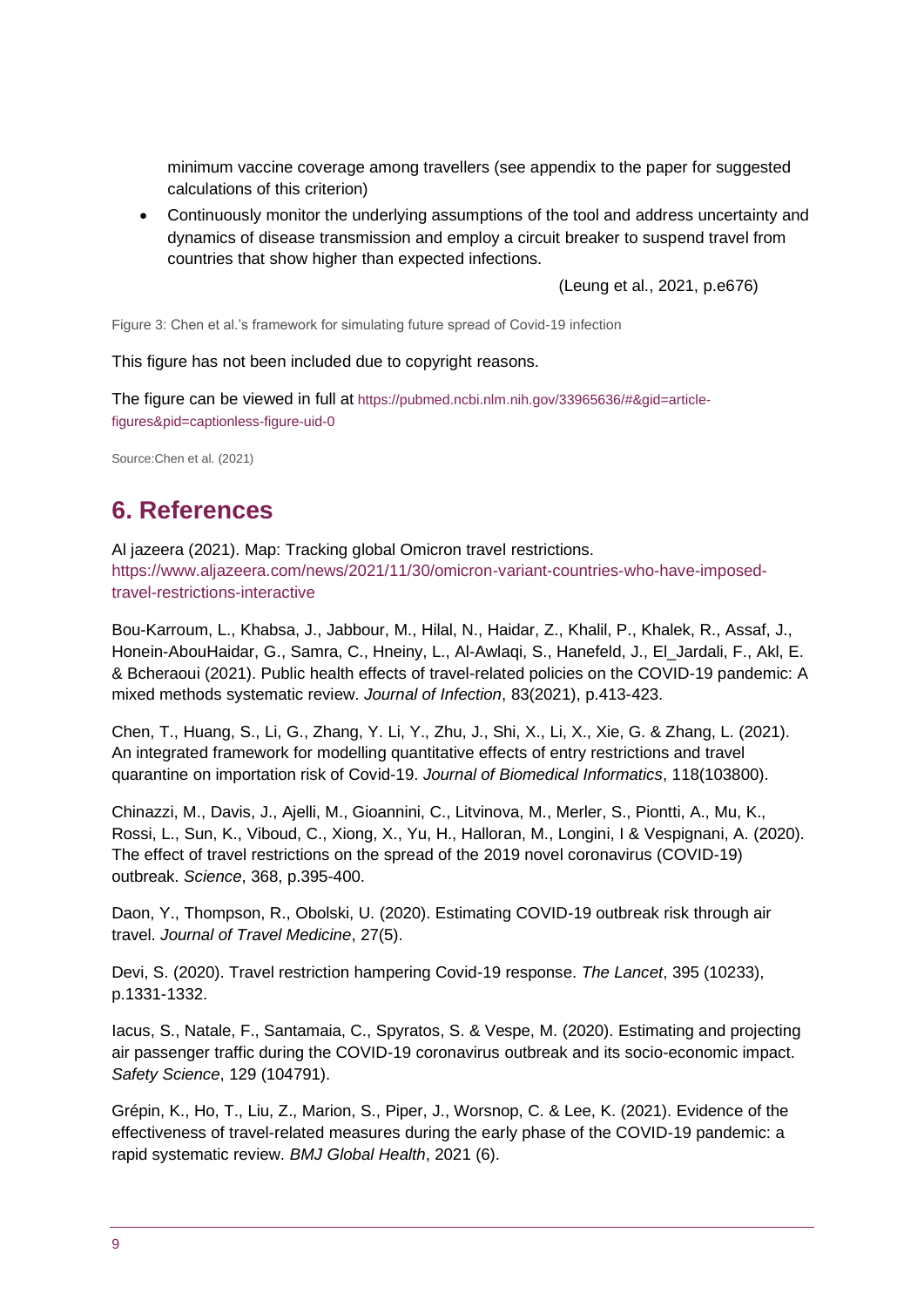Head, E. & van Elsland, S. (2021). Omicron largely evades immunity from past infection or two vaccines doses. Imperial College London. [https://www.imperial.ac.uk/news/232698/omicron](https://www.imperial.ac.uk/news/232698/omicron-largely-evades-immunity-from-past/)[largely-evades-immunity-from-past/](https://www.imperial.ac.uk/news/232698/omicron-largely-evades-immunity-from-past/)

Kim, J., An, J., Oh, S., Oh, J. & Lee, J. (2021). Emerging Covid-19 success story: South Korea learned the lessons of MERS. Our World in Data. [https://ourworldindata.org/covid-exemplar](https://ourworldindata.org/covid-exemplar-south-korea)[south-korea](https://ourworldindata.org/covid-exemplar-south-korea)

Lai, S., Ruktanonchai, N., Cariolo, A., Ruktanonchai, C., Floyd, J., Prosper, O., Zhang, C., Du, X., Yang, W. & Tatem, A. (2021). *Assessing the Effect of Global Travel and Contact restrictions on Mitigating the COVID-19 Pandemic*. Engineering, (7), p.914-932.

Leung, K., Wu, J., Leung, G. (2021). Effects of adjusting public health, travel, and social measures during the roll-out of COVID-19 vaccination: a modelling study. *Lancet Public Health*, 2021(6), p. e674-e678.

Liebig, J., Najeebullah, K., Jurdak, R., Shoghri, A. & Paini, D. (2021). Should international borders re-open? The impact of travel restrictions on COVID-19 importation risk. *BMC Public Health*, 21(1573).

Mateus, A., Otete, H., Beck, C., Dolan, G. & Nguyn-Van-Tam, J. (2014). *Bulletin of the World Health Organization*, 92(12), p.868-880.

Quarantine Management Team, COVID-19 National Emergency Response Center (2020). Coronavirus Disease-19: Quarantine Framework for Travelers Entering Korea. *Osong Public Health Research Perspectives*, 11(3), p.133-139.

Quilty, B., Russel, T., Clifford, S., Flasche, S., Pickering, S., Neil, S., Galão, R., Edmunds, W. & CMMID COVID-19 Working Group (forthcoming). Quarantine and testing strategies to reduce transmission risk from imported SARS-CoV-2 infections: a global modelling study.

Quilty, B., Clifford, S., CMMID nCoV working group, Flasche, S. & Eggo, R. (2020). Effectiveness of airport screening at detecting travellers infected with novel coronavirus (2019-nCoV). *Eurosurveillance*, 25(5).

Ryu, S., Gao, H., Wong, J., Shiu, E., Xiao, J., Fong, M. & Cowling, B. (2020). Nonpharmaceutical Measures for Pandemic Influenza in Nonhealthcare Setting – International Travel-Related Measures. *Emerging Infectious Diseases*, 26(5), p.961-965.

Wells, C., Sah, P., Moghadas, S., Pandey, A., Shoukat, A., Wang, Y., Wang, Z., Meyers, L., Singer, B. & Galvani, A. (2020). Impact of international travel and border control measures on the global spread of the novel 2019 coronavirus outbreak. *Proceedings of the National Academy of Sciences*, 117(13), p.7504-7509.

WHO (2019). Non-pharmaceutical public health measures for mitigating the risk and impact of epidemic and pandemic influenza. [https://www.who.int/publications/i/item/non-pharmaceutical](https://www.who.int/publications/i/item/non-pharmaceutical-public-health-measuresfor-mitigating-the-risk-and-impact-of-epidemic-and-pandemic-influenza)[public-health-measuresfor-mitigating-the-risk-and-impact-of-epidemic-and-pandemic-influenza](https://www.who.int/publications/i/item/non-pharmaceutical-public-health-measuresfor-mitigating-the-risk-and-impact-of-epidemic-and-pandemic-influenza)

WHO (2020). WHO Director-General's statement on IHR Emergency Committee on Novel Coronavirus (2019-nCoV). [https://www.who.int/director-general/speeches/detail/who-director](https://www.who.int/director-general/speeches/detail/who-director-general-s-statement-on-ihr-emergency-committee-on-novel-coronavirus-(2019-nCoV))[general-s-statement-on-ihr-emergency-committee-on-novel-coronavirus-\(2019-nCoV\)](https://www.who.int/director-general/speeches/detail/who-director-general-s-statement-on-ihr-emergency-committee-on-novel-coronavirus-(2019-nCoV))